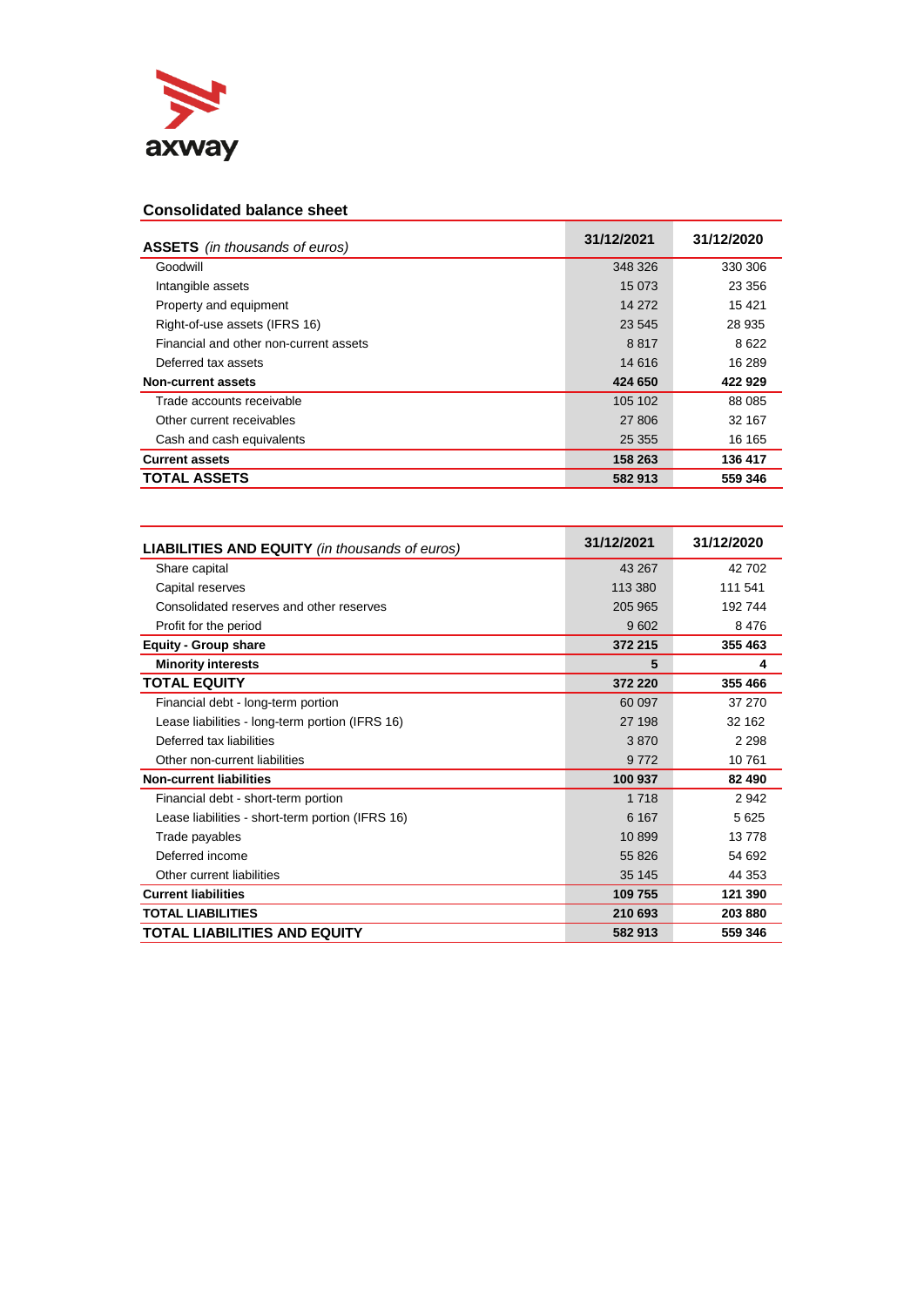

## **Consolidated income statement**

| (in thousands of euros)                                       | 31/12/2021    | 31/12/2020 |
|---------------------------------------------------------------|---------------|------------|
| Revenue                                                       | 285 548       | 297 234    |
| Staff costs                                                   | $-180629$     | $-189891$  |
| Purchases consumed and external expenses                      | $-60144$      | $-63260$   |
| Taxes and duties                                              | $-3291$       | $-2626$    |
| Depreciation, amortisation, provisions and impairment         | $-10748$      | $-12660$   |
| Other operating expenses and income from recurring operations | 2 1 7 3       | 2051       |
| Operating profit on business activity                         | 32 908        | 30 847     |
| as % of revenue                                               | 11,5%         | 10,4%      |
| Expenses related to stock options                             | $-4352$       | $-5067$    |
| Amortisation of allocated intangible assets                   | $-8626$       | $-8162$    |
| <b>Profit from recurring operations</b>                       | 19 930        | 17618      |
| as % of revenue                                               | 7,0%          | 5,9%       |
| Other operating income and expenses                           | $-2652$       | 24         |
| <b>Operating profit</b>                                       | 17 278        | 17642      |
| as % of revenue                                               | 6,1%          | 5,9%       |
| Cost of net financial debt                                    | $-1302$       | $-1413$    |
| Other financial income and expense                            | 541           | $-2657$    |
| Tax charge                                                    | $-6913$       | $-5095$    |
| Net profit for the period from continuing operations          | 9604          | 8478       |
| Net profit                                                    | 9604          | 8478       |
| as % of revenue                                               | 3,4%          | 2,9%       |
| of which attributable to non-controlling interests            | $\mathcal{P}$ | $-2$       |
| of which attributable to owners of the Company                | 9602          | 8476       |
| <b>Basic earnings per share</b>                               | 0,45          | 0,40       |
| Fully diluted earnings per share                              | 0,43          | 0,38       |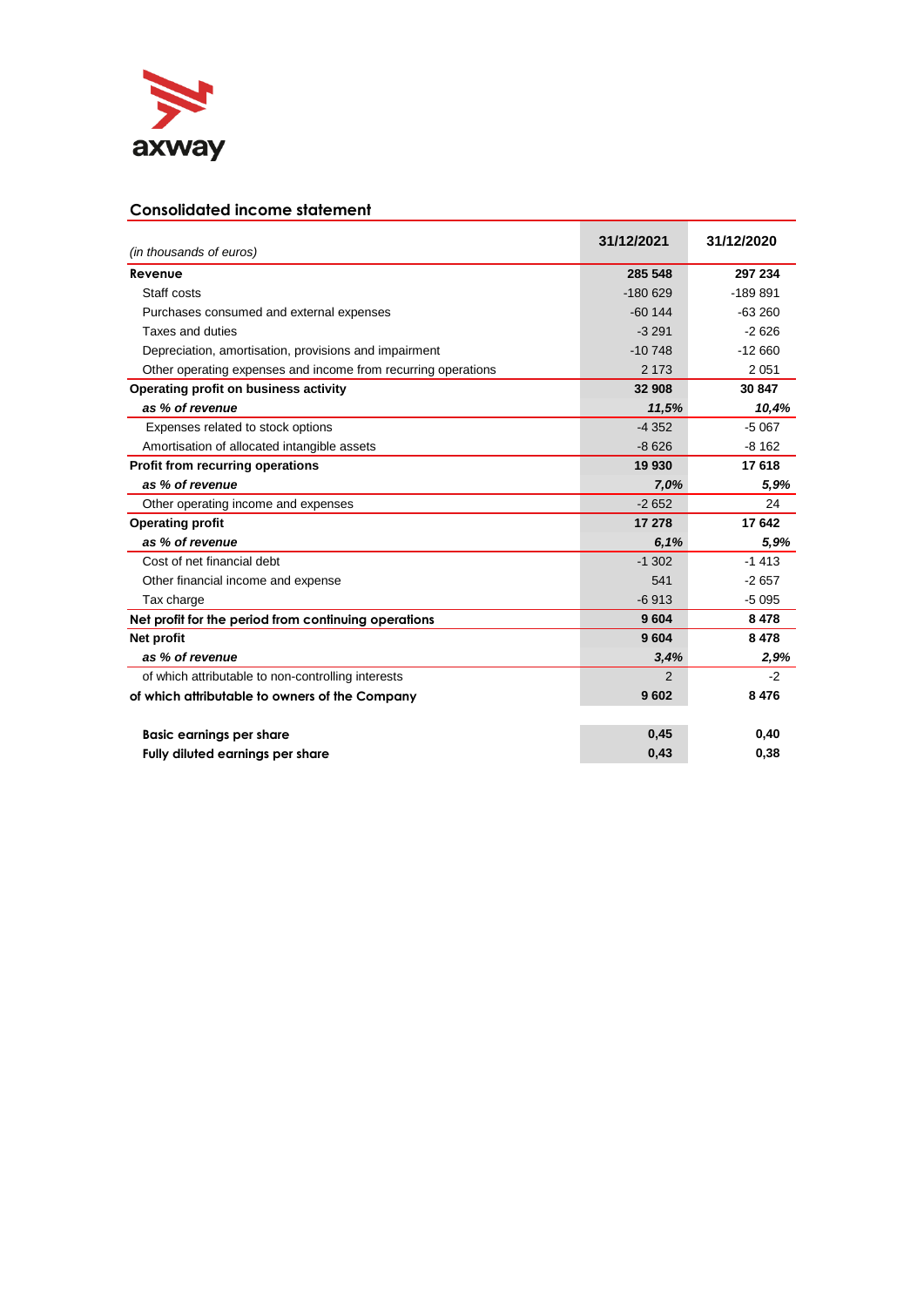

## **Consolidated statement of changes in net debt**

Changes in net debt (without employee profit sharing in accordance with the

| bank debt covenants)                                   |            |            |
|--------------------------------------------------------|------------|------------|
| (in thousands of euros)                                | 31/12/2021 | 31/12/2020 |
| <b>NET DEBT AT BEGINNING OF PERIOD (A)</b>             | 24 046     | 21 566     |
| Cash from operations after cost of net debt and tax    | 33731      | 32838      |
| Cost of net financial debt                             | 1 3 0 2    | 1413       |
| Income taxes (including deferred tax)                  | 6913       | 5095       |
| Cash from operations before changes in working capital | 41 946     | 39 346     |
| Taxes paid                                             | $-2780$    | $-3516$    |
| Changes in working capital requirements                | $-26224$   | $-23706$   |
| Net cash from operating activities                     | 12 941     | 12 124     |
| Change related to investing activity                   | $-2821$    | $-7746$    |
| Rental payments                                        | $-6680$    | -4 444     |
| Net interest paid                                      | $-590$     | $-657$     |
| Available net cash flow                                | 2850       | $-723$     |
| Impact of changes in scope                             | $\Omega$   | $-400$     |
| <b>Financial investments</b>                           | $-81$      | $-26$      |
| Dividends paid                                         | $-8623$    | $\Omega$   |
| Capital increase in cash                               | 2026       | 649        |
| Other changes                                          | $-9248$    | $-921$     |
| TOTAL NET CHANGE DURING THE PERIOD (B)                 | $-13077$   | $-1421$    |
| Impact of changes in foreign exchange rates            | 664        | $-1059$    |
| <b>NET DEBT AT END OF PERIOD (A-B)</b>                 | 36 459     | 24 046     |